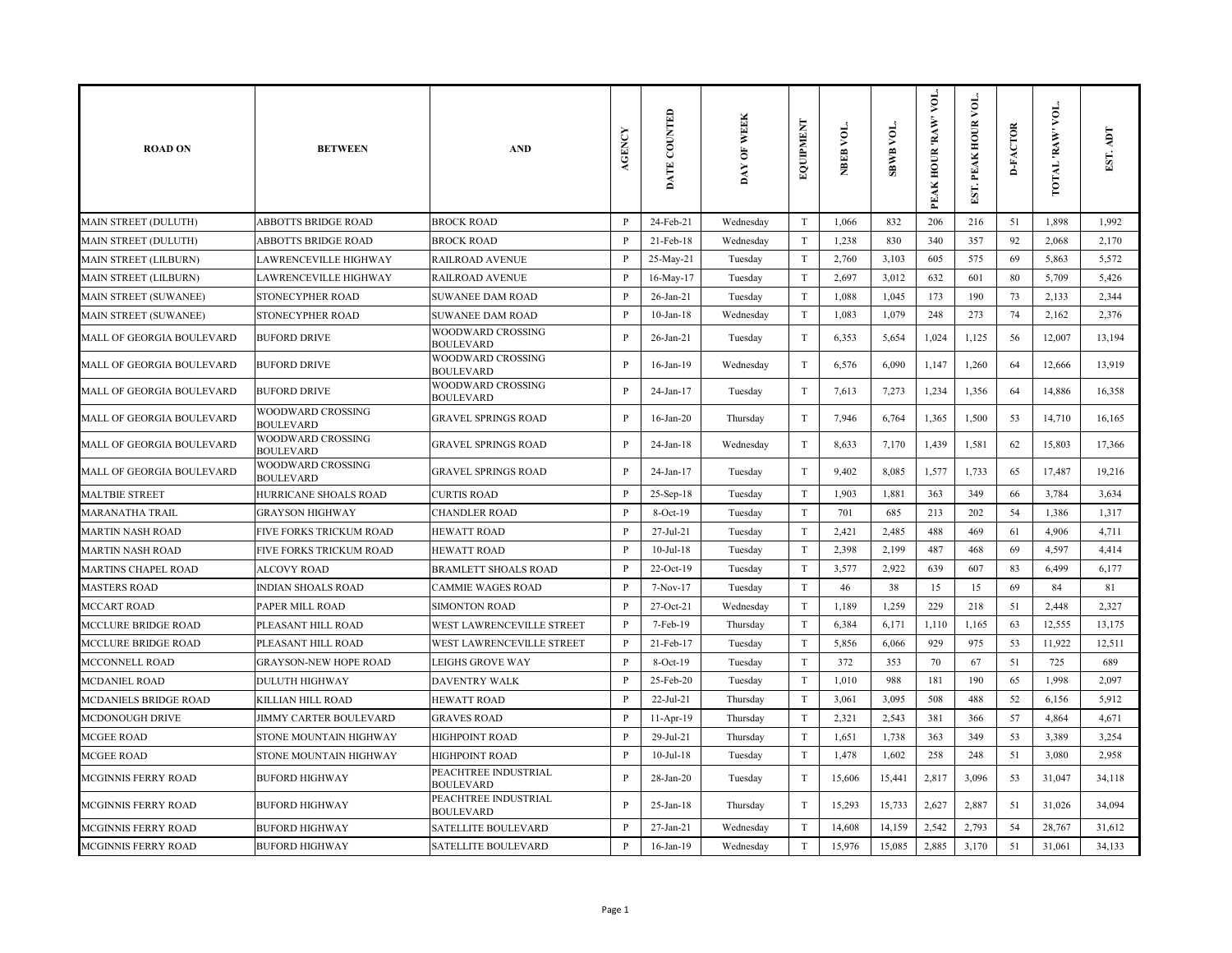| <b>ROAD ON</b>             | <b>BETWEEN</b>                           | <b>AND</b>                               | <b>AGENCY</b> | DATE COUNTED    | DAY OF WEEK | <b>EQUIPMENT</b>          | NBEB VOL. | yoı.<br><b>SBWB</b> | yог.<br>PEAK HOUR 'RAW' | ΣQ<br>PEAK HOUR<br>EST. | <b>D-FACTOR</b> | VOL.<br>TOTAL 'RAW | EST. ADT |
|----------------------------|------------------------------------------|------------------------------------------|---------------|-----------------|-------------|---------------------------|-----------|---------------------|-------------------------|-------------------------|-----------------|--------------------|----------|
| <b>MCGINNIS FERRY ROAD</b> | <b>BUFORD HIGHWAY</b>                    | <b>SATELLITE BOULEVARD</b>               | P             | $25$ -Jan-18    | Thursday    | T                         | 15,937    | 15,441              | 2,896                   | 3,182                   | 50              | 31,378             | 34,481   |
| MCGINNIS FERRY ROAD        | <b>BUFORD HIGHWAY</b>                    | <b>SATELLITE BOULEVARD</b>               | P             | $12-Jan-17$     | Thursday    | $\rm T$                   | 8,724     | 14,206              | 1,748                   | 1,921                   | 53              | 22,930             | 25,198   |
| <b>MCGINNIS FERRY ROAD</b> | I-85                                     | LAWRENCEVILLE-SUWANEE ROAD               | $\mathbf{P}$  | 27-Jan-21       | Wednesday   | $\rm T$                   | 3,622     | 3,063               | 561                     | 616                     | 65              | 6,685              | 7,346    |
| <b>MCGINNIS FERRY ROAD</b> | $-85$                                    | LAWRENCEVILLE-SUWANEE ROAD               | $\mathbf{P}$  | $28$ -Jan- $20$ | Tuesday     | $\mathbf T$               | 3,721     | 3,188               | 670                     | 736                     | 58              | 6,909              | 7,592    |
| MCGINNIS FERRY ROAD        | $I-85$                                   | LAWRENCEVILLE-SUWANEE ROAD               | $\, {\bf P}$  | 16-Jan-19       | Wednesday   | $\ensuremath{\mathrm{T}}$ | 3,964     | 3,357               | 796                     | 875                     | 63              | 7,321              | 8,045    |
| <b>MCGINNIS FERRY ROAD</b> | $I-85$                                   | LAWRENCEVILLE-SUWANEE ROAD               | $\mathbf{P}$  | 24-Jan-17       | Tuesday     | $\rm T$                   | 4,645     | 4,233               | 866                     | 952                     | 60              | 8,878              | 9,756    |
| MCGINNIS FERRY ROAD        | PEACHTREE INDUSTRIAL<br><b>BOULEVARD</b> | FULTON COUNTY LINE                       | $\, {\bf P}$  | 27-Jan-21       | Wednesday   | $\rm T$                   | 13,604    | 13,676              | 2,803                   | 3,080                   | 51              | 27,280             | 29,978   |
| <b>MCGINNIS FERRY ROAD</b> | PEACHTREE INDUSTRIAL<br><b>BOULEVARD</b> | FULTON COUNTY LINE                       | P             | $28$ -Jan- $20$ | Tuesday     | $\ensuremath{\mathrm{T}}$ | 14,126    | 14,030              | 2,621                   | 2,880                   | 56              | 28,156             | 30,941   |
| MCGINNIS FERRY ROAD        | PEACHTREE INDUSTRIAL<br><b>BOULEVARD</b> | FULTON COUNTY LINE                       | P             | 24-Jan-17       | Tuesday     | $\ensuremath{\mathrm{T}}$ | 16,509    | 16,667              | 2,990                   | 3,286                   | 55              | 33,176             | 36,457   |
| MCGINNIS FERRY ROAD        | <b>SATELLITE BOULEVARD</b>               | $I-85$                                   | $\mathbf{P}$  | $28$ -Jan- $20$ | Tuesday     | $\rm T$                   | 7,336     | 5,210               | 1,185                   | 1,302                   | 50              | 12,546             | 13,787   |
| MCGINNIS FERRY ROAD        | SATELLITE BOULEVARD                      | $I-85$                                   | P             | $16$ -Jan- $19$ | Wednesday   | $\ensuremath{\mathrm{T}}$ | 7,948     | 5,213               | 1,324                   | 1,455                   | 70              | 13,161             | 14,463   |
| MCGINNIS FERRY ROAD        | SATELLITE BOULEVARD                      | $I-85$                                   | P             | $12$ -Jan- $17$ | Thursday    | T                         | 9,677     | 9,075               | 1,879                   | 2,065                   | 52              | 18,752             | 20,607   |
| MCKENDREE CHURCH ROAD      | <b>DULUTH HIGHWAY</b>                    | <b>RIVERSIDE PARKWAY</b>                 | $\mathbf{P}$  | 11-Sep-19       | Wednesday   | $\rm T$                   | 1,259     | 1,359               | 197                     | 189                     | 52              | 2,618              | 2,514    |
| MCKENDREE CHURCH ROAD      | RIVERSIDE PARKWAY                        | LAWRENCEVILLE-SUWANEE ROAD               | $\mathbf{P}$  | $15-Sep-21$     | Wednesday   | T                         | 3,197     | 3,386               | 601                     | 577                     | 53              | 6,583              | 6,322    |
| MCKENDREE CHURCH ROAD      | RIVERSIDE PARKWAY                        | LAWRENCEVILLE-SUWANEE ROAD               | $\, {\bf P}$  | 19-Sep-17       | Tuesday     | $\mathbf T$               | 3,042     | 3,319               | 616                     | 592                     | 52              | 6,361              | 6,108    |
| MEADOW CHURCH ROAD         | <b>DULUTH HIGHWAY</b>                    | <b>SUGARLOAF PARKWAY</b>                 | $\mathbf{P}$  | 26-Feb-20       | Wednesday   | $\ensuremath{\mathrm{T}}$ | 5,333     | 5,833               | 1,121                   | 1,176                   | 57              | 11,166             | 11,718   |
| MEADOW CHURCH ROAD         | <b>DULUTH HIGHWAY</b>                    | <b>SUGARLOAF PARKWAY</b>                 | $\, {\bf P}$  | 16-Feb-17       | Thursday    | $\rm T$                   | 5,839     | 5,837               | 1,136                   | 1,192                   | 52              | 11,676             | 12,253   |
| MEADOW CHURCH ROAD         | <b>SUGARLOAF PARKWAY</b>                 | OLD PEACHTREE ROAD                       | P             | 24-Feb-21       | Wednesday   | $\mathbf T$               | 4,480     | 4,197               | 733                     | 769                     | 58              | 8,677              | 9,106    |
| MEADOW CHURCH ROAD         | <b>SUGARLOAF PARKWAY</b>                 | <b>OLD PEACHTREE ROAD</b>                | P             | 7-Feb-19        | Thursday    | $\rm T$                   | 4,856     | 4,273               | 892                     | 936                     | 74              | 9,129              | 9,580    |
| MEADOW CHURCH ROAD         | SUGARLOAF PARKWAY                        | OLD PEACHTREE ROAD                       | $\mathbf{P}$  | 21-Feb-17       | Tuesday     | T                         | 4,404     | 4,165               | 750                     | 787                     | 70              | 8,569              | 8,992    |
| MEDLOCK BRIDGE ROAD        | <b>LANGFORD ROAD</b>                     | PEACHTREE INDUSTRIAL<br><b>BOULEVARD</b> | P             | 5-Mar-19        | Tuesday     | $\mathbf T$               | 9,280     | 9,122               | 1,577                   | 1,655                   | 62              | 18,402             | 19,311   |
| MEDLOCK BRIDGE ROAD        | PEACHTREE INDUSTRIAL<br><b>BOULEVARD</b> | <b>SPALDING DRIVE</b>                    | P             | 11-Mar-20       | Wednesday   | $\ensuremath{\mathrm{T}}$ | 8,078     | 8,829               | 1,308                   | 1,373                   | 51              | 16,907             | 17,742   |
| MEDLOCK BRIDGE ROAD        | PEACHTREE INDUSTRIAL<br><b>BOULEVARD</b> | <b>SPALDING DRIVE</b>                    | $\, {\bf P}$  | 14-Mar-18       | Wednesday   | $\ensuremath{\mathrm{T}}$ | 9,357     | 8,929               | 1,681                   | 1,764                   | 54              | 18,286             | 19,189   |
| MEDLOCK BRIDGE ROAD        | <b>SPALDING DRIVE</b>                    | PEACHTREE PARKWAY                        | $\mathbf{P}$  | 11-Mar-20       | Wednesday   | $\rm T$                   | 8,586     | 9,639               | 1,545                   | 1,621                   | 52              | 18,225             | 19,125   |
| MEDLOCK BRIDGE ROAD        | <b>SPALDING DRIVE</b>                    | PEACHTREE PARKWAY                        | P             | 7-Mar-17        | Tuesday     | $\mathbf T$               | 9,950     | 8,917               | 1,780                   | 1,868                   | 54              | 18,867             | 19,799   |
| MIDWAY ROAD                | <b>BRUSHY FORK ROAD</b>                  | <b>ATHENS HIGHWAY</b>                    | P             | $9-Jun-21$      | Wednesday   | T                         | 436       | 515                 | 100                     | 94                      | 57              | 951                | 894      |
| <b>MILLER ROAD</b>         | <b>GARNER ROAD</b>                       | <b>COLE DRIVE</b>                        | P             | 20-May-21       | Thursday    | $\rm T$                   | 1,786     | 1,851               | 329                     | 313                     | 55              | 3,637              | 3,457    |
| MILLER ROAD                | <b>GARNER ROAD</b>                       | <b>COLE DRIVE</b>                        | $\, {\bf P}$  | 16-May-17       | Tuesday     | $\ensuremath{\mathrm{T}}$ | 1,631     | 1,736               | 527                     | 501                     | 62              | 3,367              | 3,200    |
| <b>MILLER ROAD</b>         | LILBURN-STONE MOUNTAIN ROAD GARNER ROAD  |                                          | P             | 20-May-21       | Thursday    | $\mathbf T$               | 1,638     | 1,441               | 272                     | 259                     | 53              | 3,079              | 2,926    |